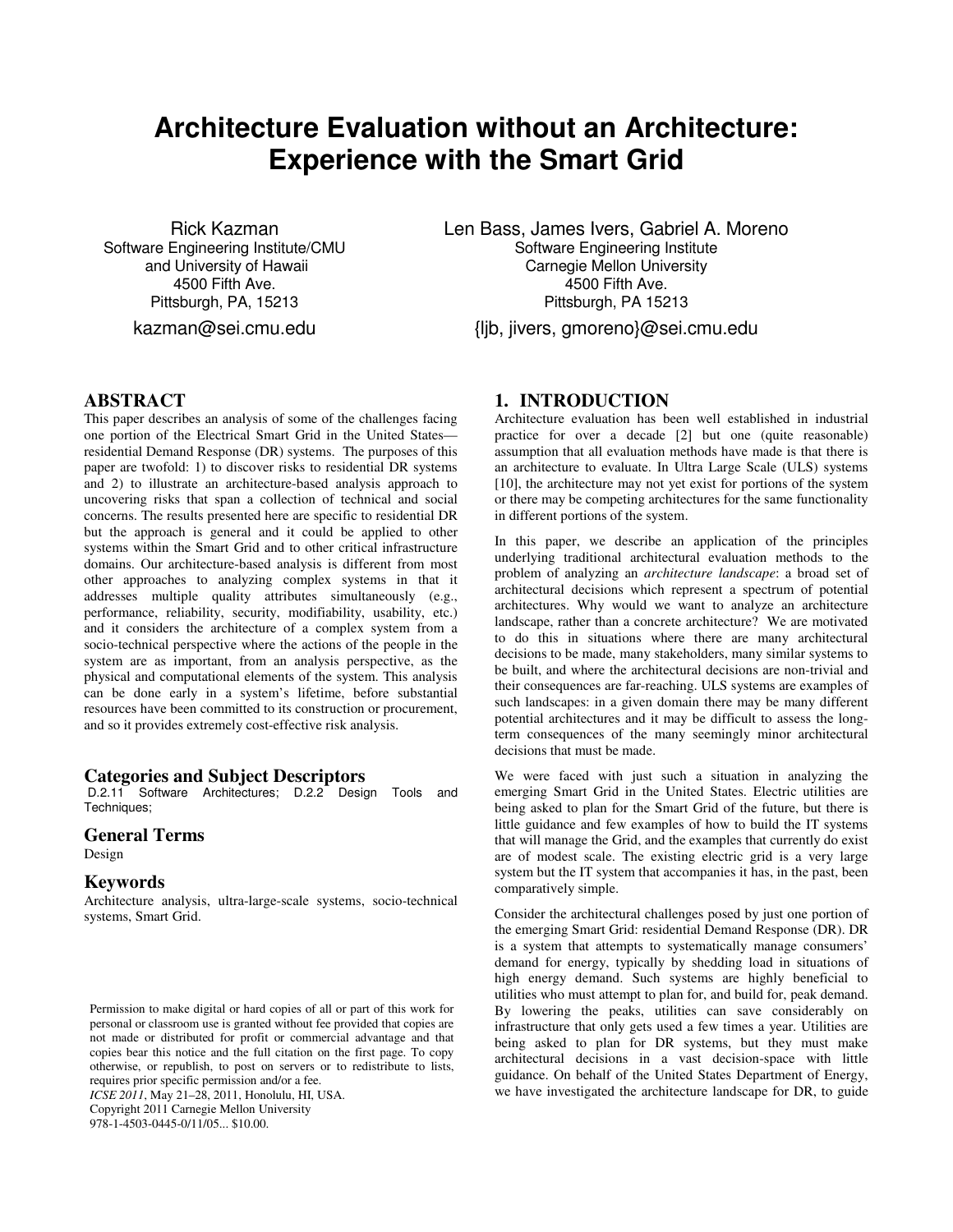utilities in making architectural choices when they implement these systems.

In this paper we show how principles that underlie architecture analysis can be broadly applied to the less well-defined and fluid situation that is found in DR, and is found in ULS systems in general. The characteristics of ULS systems that are exhibited by DR systems are

- *Continuous evolution and deployment*. A DR program, for the foreseeable future, will continue to evolve as new technology and smarter appliances become available and as consumer behavior and expectations change.
- *Heterogeneous, inconsistent, and changing elements*. Each utility will have its own DR program with its own variations. Different programs will be inconsistent, different sets of incentives will be tried. Residents who sign up for one program may at some later date be governed by the rules of a quite different program. DR managers, whether for the utility or the resident will come into being, merge, and disappear all of which will lead to heterogeneity, inconsistency, and changing elements.
- *Erosion of the people/system boundary*. The effectiveness of DR programs depends on incentivizing residents to enroll in a program and then on ensuring that they continue to be enrolled in the program.

Our approach to evaluating an ill defined architecture is to identify architectural options and find risks by considering the consequences of combinations on a system's ability to meet its goals in different situations. The architectural option identification is useful to any organization defining a new DR system (as many utilities are) or for organizations that have an existing DR program and wish to understand the potential risks.

We begin this paper by describing how we perform an evaluation when there is no defined architecture. We then describe the domain of residential DR which we have evaluated. This is followed by a specific description of the evaluation and some examples of the results. We conclude by describing the validation procedure we used for the results.

# **2. EVALUATING UNDERSPCIFIED ARCHITECTURES**

- 1. Architectural evaluation methods [4] assume a specific problem to be solved and a specific proposed solution. In this section we discuss the techniques we used in adapting architecture evaluation to the case where a common architecture is not precisely defined, but enough commonality exists among likely variants (e.g., based on common goals and general solution directions) to allow some shared analysis. Though a specific architecture that would be used by all utilities does not exist in our case, a specific problem does exist. The problem needs to be specified in a fashion that is amenable to the evaluation process. We did this by generating a small collection of use cases that characterized the important aspects of the problem.
- 2. To perform an architectural evaluation, we hypothesized a collection of architectures. Generating a complete collection

of possible architectures is, of course, infeasible; it leads to combinatorial possibilities. What we did, instead, was to enumerate the most important architectural decisions, as guided by our use cases. These are the architectural decisions that *must* be made by utilities. The choice of a particular architectural decision, or collection of decisions, is what is we focused on, and judged to be problematic (risky) during the evaluation.

- 3. The yardstick for measuring a potential architecture is the set of business goals for the system being analyzed. Potential problems are couched as risks to the achievement of the business goals for DR systems.
- 4. As with traditional architectural analysis, concrete scenarios are used as our testing mechanism. A scenario leads to a set of steps through a potential architecture, and it is that sequence that is examined for risks.
- 5. Risks are determined by looking for failures in one of the quality attributes while examining a scenario. At each step of testing, based on the scenario, the question is asked "What can go wrong to jeopardize satisfaction of the quality attribute requirements for some choice of options?"

These five techniques are related. Before performing an actual evaluation, we must define the problem and define a yardstick, manifesting it as testable quality attribute requirements. In addition, we provide a concrete set of test cases and generate the decisions to be tested. The order of the first four steps are basically independent. Finally, we use the output of the first four steps to discover possible failures or risks. We then consolidate risks into risk themes (as in ATAM [2]) to provide consolidated information for managers.

# **3. RESIDENTIAL DEMAND RESPONSE**

The Smart Grid is the term used to refer to the enhancement of the electric power grid with digital technology to make it more reliable, secure and efficient [12]. One of the problems the Smart Grid intends to solve is the problem of peak demand, which typically happens on hot summer days in which an increased air conditioning load is added to the normal electric consumption profile [9]. To satisfy peak demand, stand-by power plants have to be brought on-line. These peaking plants, which are used for only about 1 or 2 percent of the hours in a year [3], have the highest marginal cost, and are the most inefficient and more polluting of all power plants [7].

Demand response is a key component of the Smart Grid whose main objective is to reduce peak load during periods of high demand for electricity. Currently, most consumers pay a fixed price for each kWh of electricity consumed, regardless of the cost of delivering that electricity. Therefore, they do not have a strong incentive to reduce load when there is high demand and (consequently) high cost. Demand response motivates "changes in electric use by end-use customers in response to changes in the price of electricity over time, or to give incentive payments designed to induce lower electricity use at times of high market prices or when grid reliability is jeopardized." [13] It should be noted that the effectiveness of any DR program depends on the positive response of the consumers. This exemplifies the erosion of the people/system boundary, one of the characteristic of ULS systems.

Even though DR is not a new concept and is already used with some industrial and large commercial consumers, it has been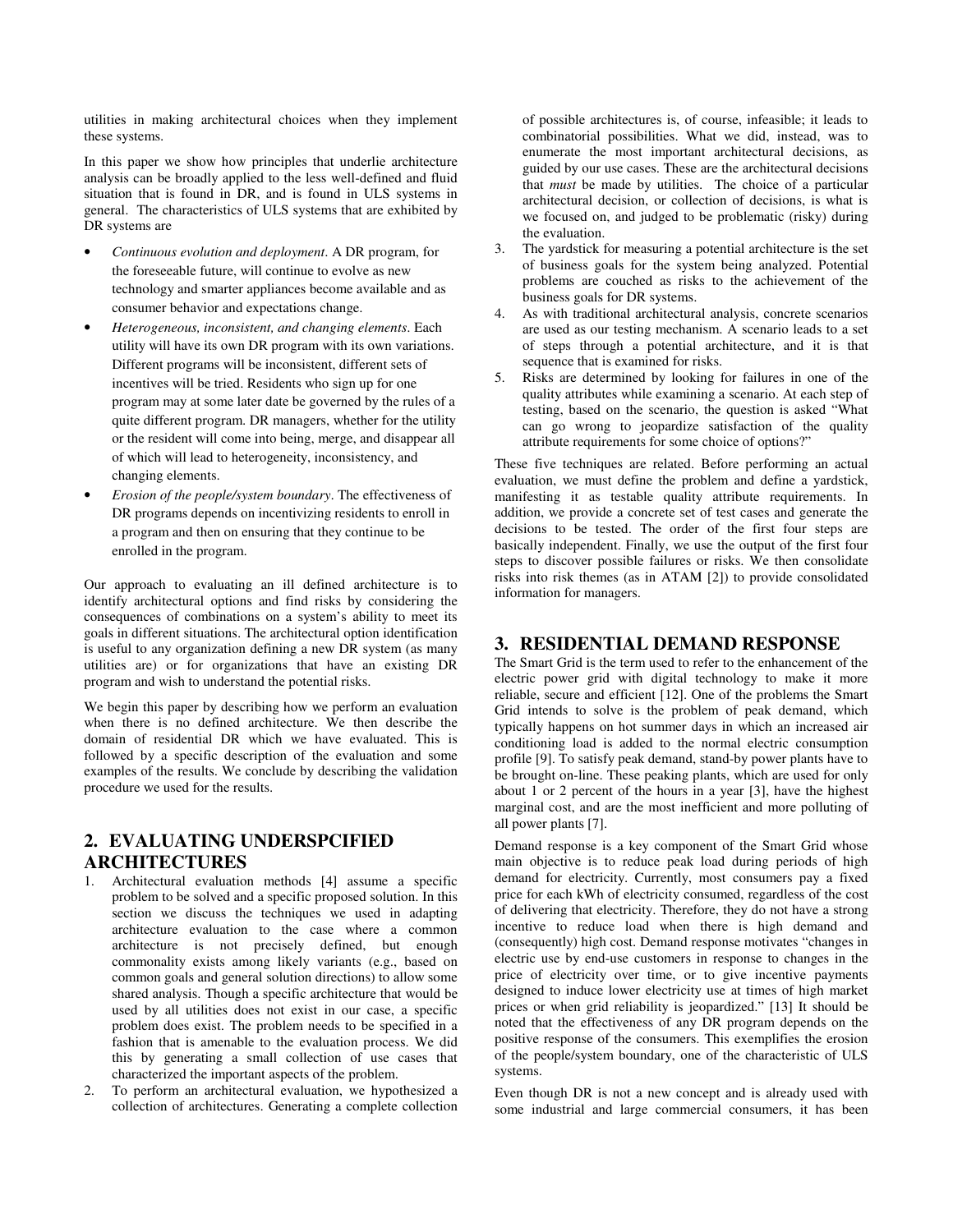recognized that the residential sector presents the largest untapped potential for significant cost-savings in electricity production [6][11]. However, tapping the residential sector implies dealing with a much larger scale of users: 125 million out of the 144 million electricity customers in the U.S. are residential customers [5]. Furthermore, in the near future, smart appliances will be able to interact with DR systems on behalf of the user. The smart appliance market in the U.S. is expected to grow at a 40% compound annual growth rate between 2011 and 2015 [14]. This will add to the scale of DR not only in number of elements but also in the number of interactions.

## **4. PERFORMING THE EVALUATION**

In this section, we describe how we applied the general principles for evaluating under-specified architectures that were described in Section 2.

## **4.1 Determine the Goals for the System**

For ULS systems, determining the goals of the stakeholders can be difficult. For residential DR, the goal of the utility companies is primarily to be responsive to their regulators. The goal of the regulators is to balance the desire of consumers with the needs of the utility companies. The consumers wish to have uninterrupted power at low cost. There is an additional stakeholder, the US Department of Energy, which has no direct involvement in residential DR but which is providing technical guidance and moral suasion to encourage its adoption.

Through the National Energy Technology Laboratory (NETL), the Department of Energy has defined key success factors for the Smart Grid [8]. These factors are the "business goals" for the grid: reliable, secure, economic, efficient, environmentally friendly, and safe. Furthermore, the NETL defined the characteristics the Smart Grid should have to achieve those success factors:

- Self-heals
- Motivates and includes the consumer
- Resists attack
- Provides power quality for 21st century needs
- Accommodates all generation and storage options
- Enables markets
- Optimizes assets and operates efficiently.

But these goals are for the Smart Grid as a whole and are too high-level and abstract to support detailed analysis for residential DR. The following list shows how some of these goals were refined to express more specific goals for residential DR.

- Optimizes assets and operates efficiently
	- o Load reduction is achieved in spite of intermittent network failures
	- o Can scale to accommodate a large number of devices and protocols, including new ones
	- o Is resilient to common mode failures of participating devices (e.g., programmable thermostats)
	- o Can gracefully react to information network overload situations
	- o System failures do not negatively impact consumers
- Motivates and includes the consumer
	- o Provides relevant and timely feedback to consumers about their behavior
	- o Gives a positive payoff to participating consumers
	- o Does no harm to consumers that rely on electricity for critical needs such as medical conditions
	- o Does not damage consumers' devices
	- o Allows modification and evolution to induce sustained or greater levels of consumer enrollment
	- o Allows consumers to participate with minimal effort (e.g., through automation)
	- o Does not burden the consumer with impact of external change
- Resists attack
	- o Prevents consumers and the system from being affected by attacks
	- o Prevents uncooperative consumers from benefiting from wrongdoing
- Self-heals
	- o Load reductions can be quickly enacted (or
	- induced) to deal with loss of generation
	- o Can recover from a power outage
- Enables markets
	- o Supports growing numbers of consumer devices
	- o Allows participation of a wide variety of DR service providers

These refinements of the NETL goals serve as the detailed business goals against which potential risks are evaluated in our subsequent analysis.

# **4.2 Document the Most Common Use Cases for the System**

There is no standard architecture for residential DR. To construct the architecture landscape, we needed to understand the major architectural variants. We determined this through an analysis of existing pilot DR programs, through the knowledge of industry domain experts, and through vision documents produced under the auspices of the Department of Energy. In particular, we needed to understand the types of incentives proposed for residential DR systems as these drive the way that these systems work, and hence constrain many of the most important architectural choices. An understanding of the types of incentives, in turn, led us to develop four use cases that provide the basis for developing a list of common architectural elements.

The first use case represents the current situation for almost every utility, where no residential DR program is in place, as shown in Figure 1.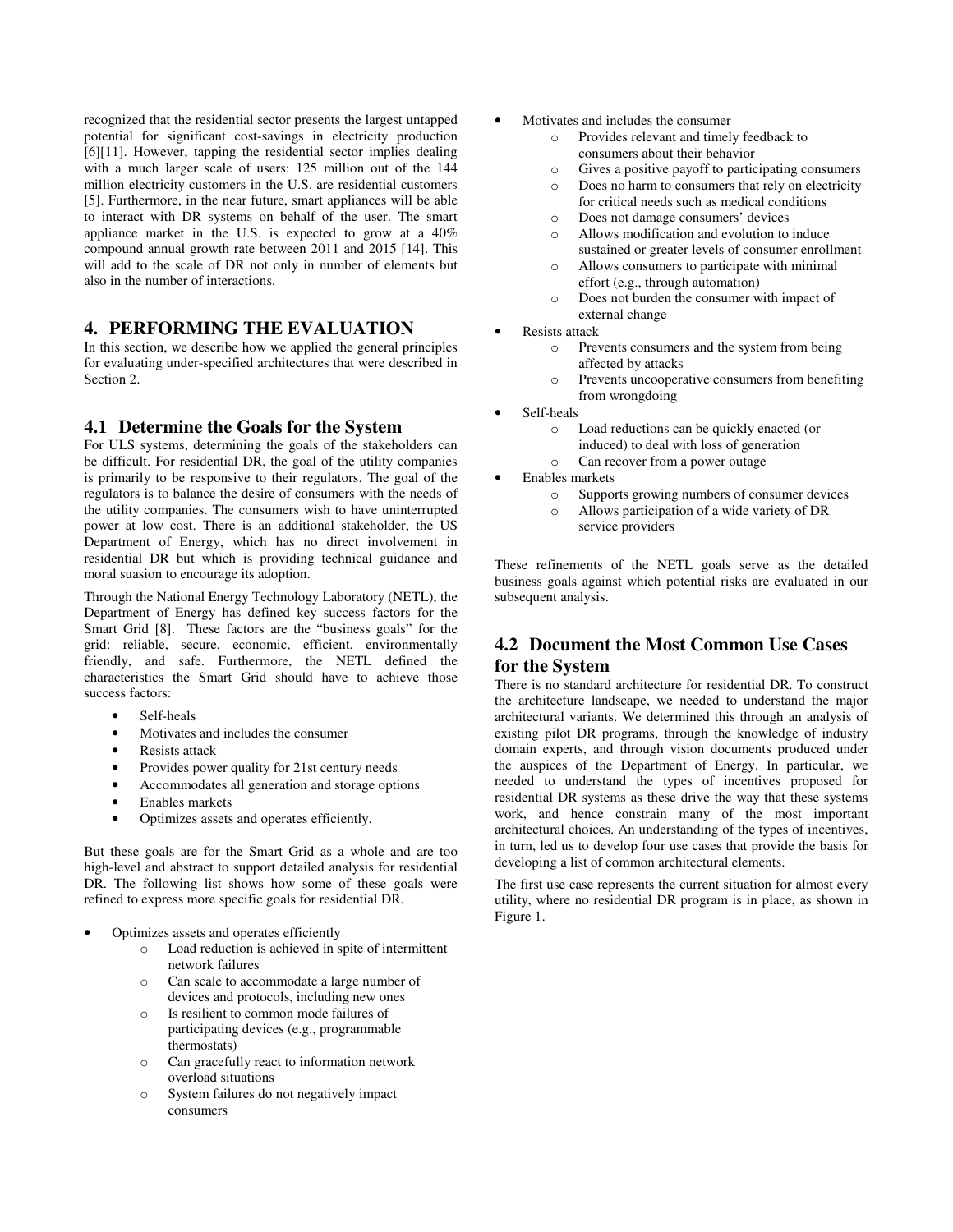

**Figure 1: Electricity delivery without DR** 

Note that this, and the following figures are not architectural diagrams, but merely elicitation devices where stick figures represent actors, lines represent interactions, and rectangles represent key architectural elements.

The diagram in Figure 2, in contrast to that of Figure 1, shows an architecture in which a DR program based on direct load control (DLC) has been implemented. In this case, the utility directly controls some of a consumer's home appliances when load reduction is needed.





**Figure 2: Direct load control of devices** 

Figure 3 shows a use case in which the utility provides pricing signals and it is up to the consumers to determine how their devices will react, if at all, to these signals. Note that in this case, the DR system uses an advanced meter, capable of recording not only how much electricity was consumed, but also when it was consumed.



And finally, Figure 4 shows a use case in which the utility provides pricing signals and devices react automatically to these

signals, with no human intervention other than initial

configuration.



**Figure 4: Control of devices through pricing signals** 

### **4.3 Enumerate Architectural Decisions**

By considering the use cases, an architectural landscape may be drawn, showing the possible major alternatives for the creation and operation of the system. Each alternative represents an important architectural decision that must be made. The alternatives may be based upon logical options (e.g. push versus pull communications, acknowledgement of messages or not), commercially available components (e.g. types of networks available), or design decisions within an architectural element (e.g. frequency of communication).

We identified 23 different architectural decisions, each of which must be considered, instantiated, and refined by an architect when creating a specific system:

- 1. The protocol of interaction between the utility and any DR utility program manager must be established.
- 2. The pricing model and the rules for the DR program must be established.
- 3. If the DR rules are to be automatically executed, their location(s) must be decided.
- 4. The mechanisms for recording opt-out events from the resident and enforcing non-opt out circumstances must be decided.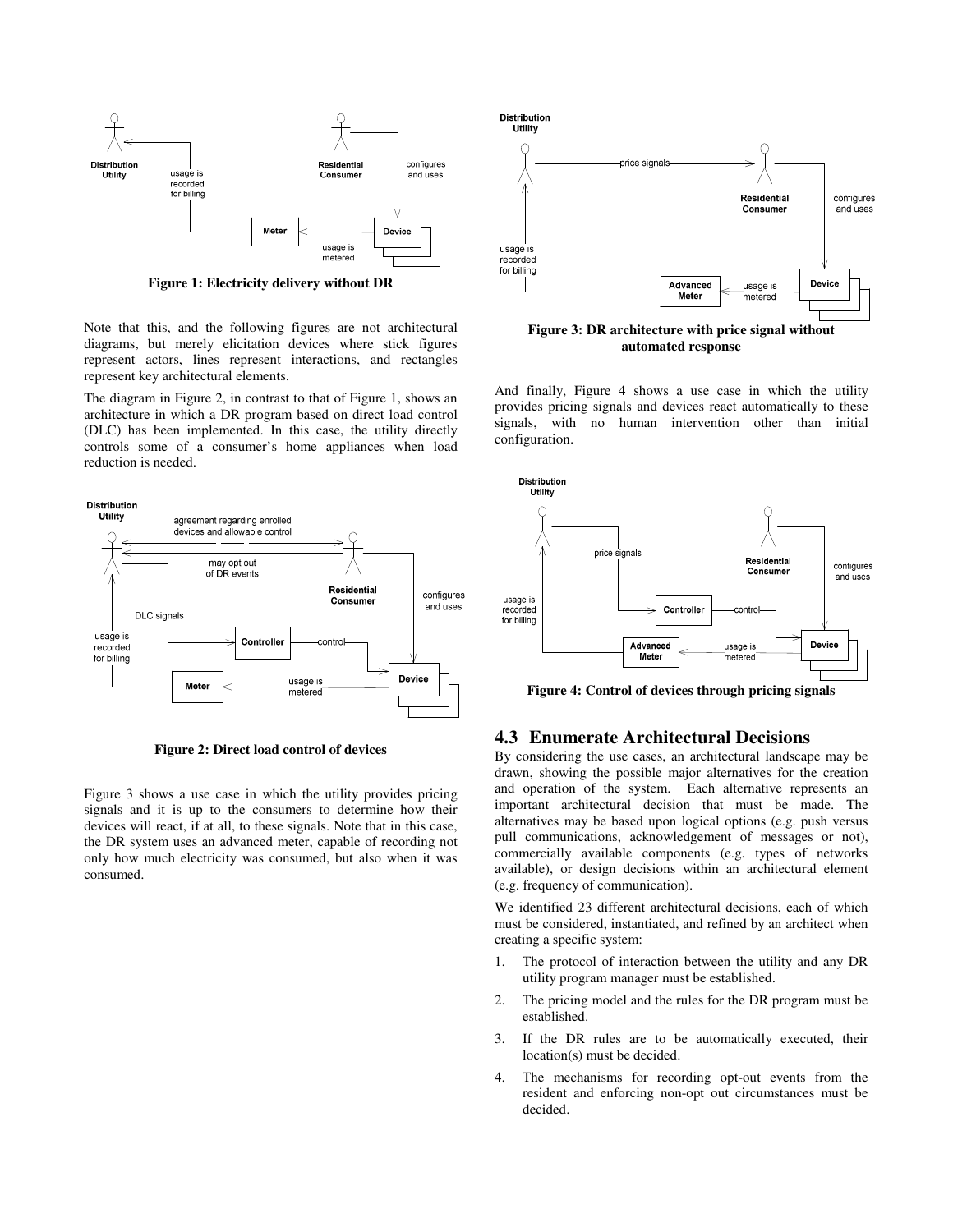- 5. The utility must decide which types of devices are to be supported and how they are to be commissioned and registered.
- 6. The utility must decide on the enrollment mechanism.
- 7. Residents must decide if they wish to have a DR resident manager operate the program for them.
- 8. The resident or their DR resident manager must decide whether an energy management system (EMS) is to be used to manage the devices registered in the DR program.
- 9. The utility, the utility DR program manager, the resident program manager, and the resident must decide on the type of feedback to be available to the resident.
- 10. Installation options must be chosen.
- 11. Controller options must be chosen
- 12. Commissioning options must be chosen.
- 13. Registration options must be chosen.
- 14. Inputs to the forecasting model must be chosen.
- 15. The type of carriers to be used for different portions of DR event propagation must be chosen.
- 16. How a DR signal is transformed as it progresses from a utility to a device must be decided.
- 17. Which portions of the DR signal transmission are push and which are pull must be decided.
- 18. Frequency of DR signals must be decided.
- 19. Granularity of data returned to the utility must be decided.
- 20. What data is available to the user instantaneously or retroactively must be decided.
- 21. Where personally identifiable information is removed from data must be decided.
- 22. Whether signals must be confirmed and/or recorded must be decided
- 23. How errors in devices are detected and reported must be decided.

Let us examine some of these decisions in more detail. For example, consider the architecture decisions that must be made to implement the communication from the utility to the devices in the second and fourth use cases. Some of these decisions are:

- The type of carriers (networks) to be used for different portions of DR event propagation must be chosen.
- How a DR signal is transformed as it progresses from a utility to a device must be decided.
- Frequency of DR signals must be decided.
- Inputs to the forecasting model must be chosen.
- Which portions of the DR signal transmission are push and which are pull must be decided.

Digging deeper, let us consider the implications of the last point, about push versus pull. A few of the considerations in the push/pull decision are:

• *Acknowledgment*. Reliability (and non-repudiation) can be enhanced by having explicit acknowledgements of DR

messages. Acknowledgements introduce a tradeoff with performance: introducing more traffic on the network.

- *Redundancy*: The communication infrastructure and the repository may be unavailable for extended periods, especially if stressed because of high traffic. Reliability can be enhanced by having redundant networks or repositories, creating a tradeoff with complexity and cost.
- *Knowledge of recipient*. Non-broadcast push requires that the sender know the identity of the recipient. Adding or removing recipients from the list of recipients may be error prone. Push through broadcasting, on the other hand, does not require maintaining a list of recipients.
- *Data location*. Pull can be effected by having pricing values or DR signals on a central repository. These values can be the same for all users or can be customized for individuals or classes of users.
- *Effects of scale*. Pushing many messages simultaneously may stress the communication structure. Pulling may stress the repository if the pull is from a repository. There is little effect of scale on broadcast messages.
- *Device knowledge*. If the utility or the utility DR manager controls devices directly, it must have facilities for registration/deregistration of devices and the rules for controlling each device. This can be established during a commissioning/decommissioning activity.

If the architect chooses to have explicit acknowledgment messages, this will improve non-repudiation (for example, a consumer cannot claim that they didn't receive a price change message). However, it will do so at the expense of having substantially greater network traffic. And the architect may choose to have redundant networking between parts of the system, or redundant servers or repositories, to avoid the risks of a single point of failure. But these will increase the cost of the system, and increase the complexity of building and evolving the system. In each case, these seemingly low-level decisions within the architecture landscape involve substantial quality attribute consequences and non-trivial tradeoffs.

At this point it should be obvious that the architectural landscape for this system is quite large, the architectural decisions are many and non-trivial, and these decisions may have far-reaching consequences for the many competing quality attributes that the architect will want to optimize.

# **4.4 Develop Scenarios Describing Challenges to the System from Multiple Quality Attribute Perspectives**

It is not enough that an architecture works well under normal conditions (the use cases), but it must work well when stressed, when faced with unexpected demands or unexpected failures, or when faced with evolutionary pressures. Scenarios are chosen to understand the implications of such challenges on architectural decisions. The scenarios were generated by considering reliability, scalability, usability, performance, modifiability, the characteristics of ULS systems, and the goals enumerated in step 1 (see Section 4.1). We did not do an analysis for security because security is being treated quite extensively elsewhere in the Smart Grid community, although we did consider tradeoffs that are made to implement security in the grid.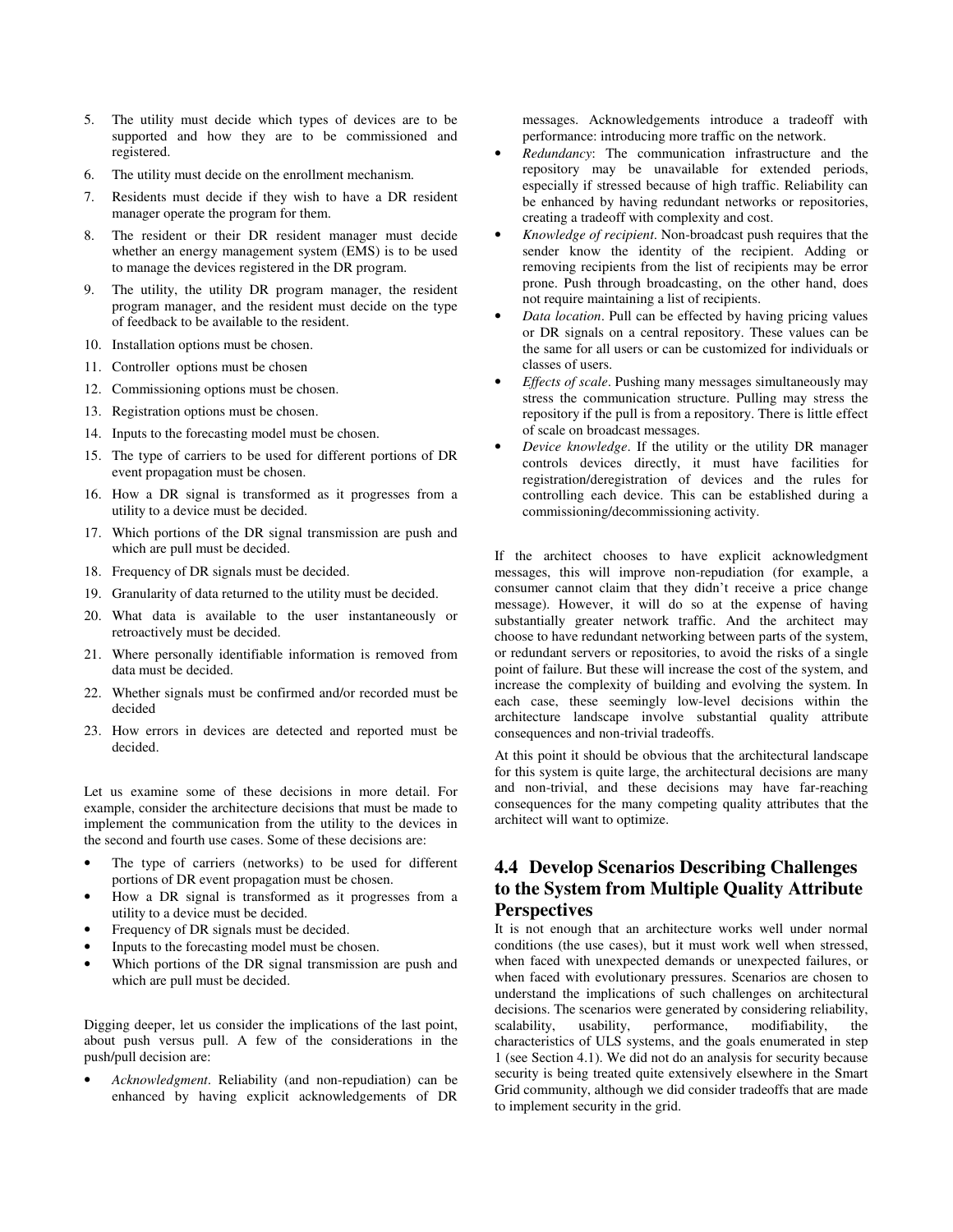We identified 30 distinct scenarios, covering stability, performance, modifiability, interoperabililty, reliabililty, evolvability, usability, safety, and several other quality attributes. We illustrate a portion of our set of scenarios with the seven shown below.

- 1. User is incentivized to change behavior, does so, and gets feedback on cost and environmental impact within minutes.
- 2. Utility deploys DR and time-of-use pricing simultaneously. A consumer signs up for a DR program, and the bill goes up. Consumer sues utility (class action lawsuit).
- 3. Consumer enrolls air conditioner in DR when well and later develops asthma, making the air conditioner safety critical.
- 4. DR is deployed, but only 10% of consumers enroll. Consequently a new DR program must be put in place.
- 5. A new DR program comes out that does not work with existing DR device: the options are 1) leave the device unsupported, 2) utility or consumer must replace the device; 3) vendor patches the device; 4) utility supports multiple variants of the device.
- 6. Shared network becomes stressed (due to one or more emergency situations). Network traffic due to DR does not negatively affect more critical functions (e.g., situational awareness).
- 7. Common software failure causes 50% of some devices (e.g., thermostats) to fail simultaneously in some way: 1) to stop responding; 2) to initiate a massive synchronous event; 3) to fail live and send large numbers of messages.

# **4.5 Identify Potential Risks**

When scenarios are mapped onto an architectural landscape, the assumptions behind individual architectural decisions become evident. Some of these assumptions, alone or in combination, pose potential risks for the achievement of a system's quality attribute goals. This mapping, along with a model of each quality attribute, is the basis for the analysis in an ATAM [2].

In some cases those architectural decisions pose risks for the achievement of one or more scenarios. For each scenario, we walked through it, mapping it onto various architectural alternatives that might be used to achieve that scenario. During the walkthrough, we asked questions derived from models of the quality attributes that we were evaluating [1].

For example, when analyzing the scenario "DR is deployed, but only 10% of consumers enroll. Consequently a new DR program must be put in place" we arrived at the following potential risks (subject to the specific decisions a utility would make).

- *modifiability*: DR rules are not encapsulated, making new rules expensive and time-consuming to add
- *modifiability*: changes in DR rules may ripple to other parts of the DR architecture and to other parts of the enterprise (e.g., billing)
- *interoperability*: changes to the nature of communication may reduce the number of supported devices or require coordination with vendors and consumers to update devices
- usability: consumers may be confused about rapidly changing rules

# **4.6 Consolidate the Risks into Risk Themes for Strategic Planning**

The final step of architectural analysis is to consolidate the risks that we find as a result of the scenario mapping process in Step 5 into *risk themes*. In mapping substantial numbers of scenarios, we often see the same kinds of risks emerging over and over. Such risk themes need to be explicitly identified as these pose the greatest risks to the success of the system. An architectural analysis exercise always locates many potential risks [2] but not all risks are equally likely and not all of them have the same set of consequences. The commonalities in the risks found have led us to "roll up" many of the risks into themes so that these may be made the focus of future investigations.

We developed four over-arching risk themes when analyzing residential DR architectures:

1. *Does too little*: A DR program is unable to control devices or influence consumers to reduce load in a timely fashion or to a sufficient degree to achieve goals.

This could be due to resource contention, common mode failures, poor scaling with consumer and device enrollment, inadequate incentives, or adversarial interference.

2. *Does too much*: Grid operations are complicated or placed at risk by unpredicted large-scale load reductions related to DR program operations.

This could be due to synchronized responses caused by automation that is triggered by a common global event (like time or simultaneous notification), common mode failure, or adversarial interference.

3. *Effects degrade over time*: Controlled load decreases over the life of a DR program.

This could be due to consumer confusion or dissatisfaction resulting in unenrollment, stranded devices or protocols as the program evolves, or changes in the incentive mechanisms that reduce participation.

4. *Operational costs increase excessively*: DR program operating costs increase excessively (beyond predictions or expectations) over the life of the program.

This could be due to costs to make changes as the program changes (e.g., to modify incentives or support new regulations), costs relating to providing support for an increasing numbers of devices, protocols, and versions, costs in coordinating changes with other stakeholders (e.g., vendors or third party service providers), or costs related to addressing consumer complaints or legal challenges.

# *4.6.1 Unpacking Risk Theme 1*

Let us consider the first risk theme—"*Does too little*"—in some detail. One of the risks that contributes to this theme is a risk from one of the scenarios: "DR signal does not reach sufficient consumers: due to bandwidth limitations, bottlenecks, or a failure of a critical network, server, or class of devices". How did we arrive at this risk in the first place? It was motivated by a large number of scenarios.

Let us focus on just one of these, "Common software failure causes 50% of some devices (e.g., thermostats) to fail simultaneously in some way: 1) to stop responding; 2) to initiate a massive synchronous event; 3) to fail live and send large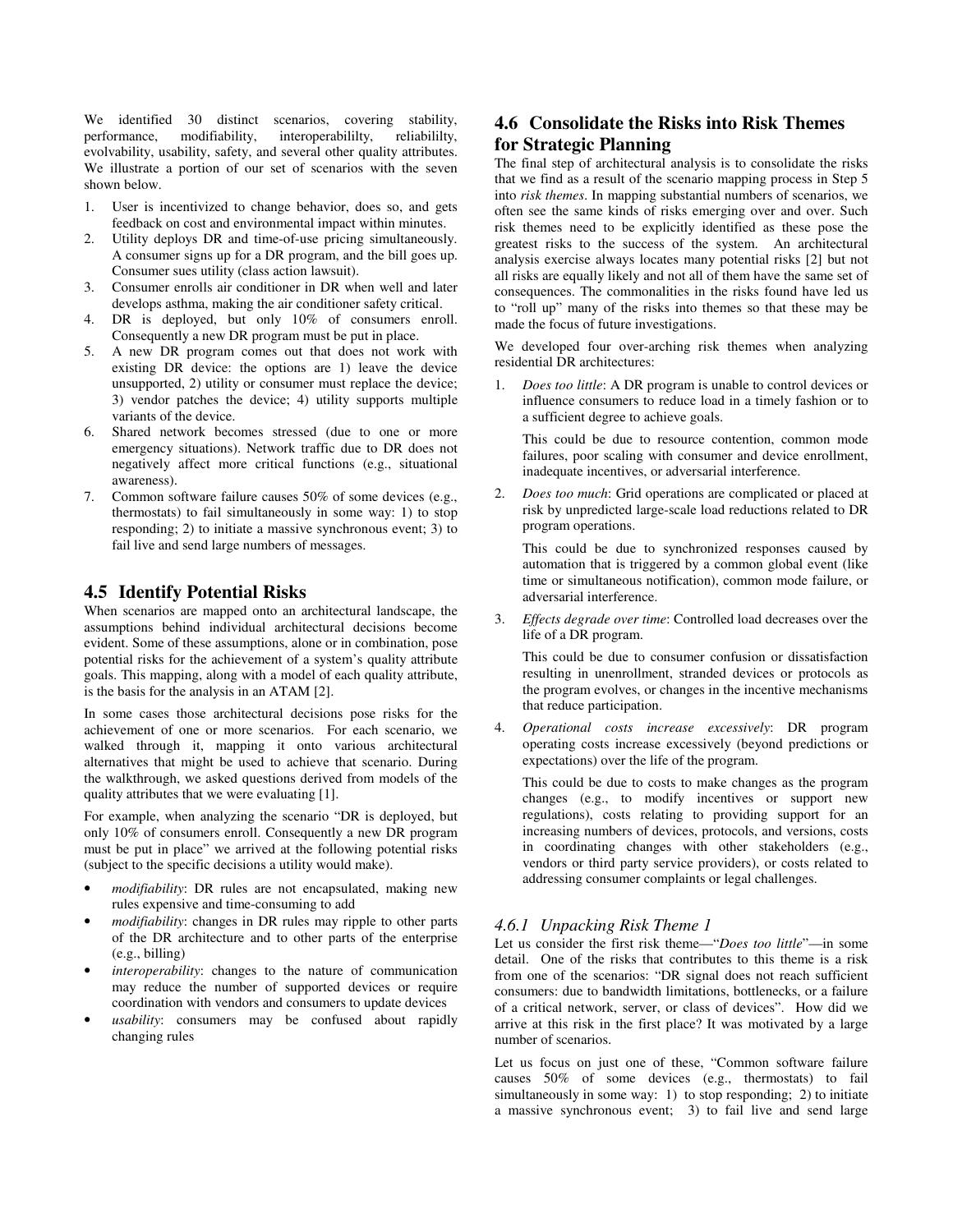numbers of messages". Again, focusing in on just one part of this scenario, let us consider option 3: "to fail live and send large numbers of messages". What architectural elements are involved in this and what architectural decisions might lead to this risk being realized?

We identified the architectural elements that might be involved in realizing this risk: Devices, Controllers, Carriers, and EMSs (Energy Management Systems). Is it possible for devices to "fail live", thereby emitting large numbers of messages? Are devices tested and qualified for inclusion in a DR program? Does the DR program require, or even accept, any feedback from the devices? Similarly, are the Devices monitored? If so then Devices might provide some feedback. And how are the monitors themselves tested and qualified for inclusion in a DR program? Many of these same considerations apply to the EMS: how is it tested and qualified? An EMS typically does provide feedback as to the operation of the devices that it controls, which implies the possibility that it could fail live. Finally the Carrier will carry the signals from one architectural element to another. Does the Carrier monitor traffic? Can it detect anomalous behavior (in much the same way that an intrusion detection system monitors internet traffic, looking for denial of service attacks and other potential network disruptions)? Can network traffic be throttled and/or prioritized?

## *4.6.2 Unpacking Risk Theme 4*

Let us consider another example, this one from risk theme 4: "*Operational costs increase excessively".* One of the risks that contributes to this theme is the following: "DR rules change requiring consequent changes that are either slow or expensive: due to the inability of providers to easily modify their system software in response to program changes". How did we arrive at this risk in the first place?

It was motivated by three scenarios. We will focus on one of them: "A new DR program comes out that does not work with an existing DR device: 1. leave the device unsupported; 2. utility or consumer must replace the device; 3. vendor patches the device; 4. utility supports multiple variants of the device." What architectural elements are involved in this and what architectural decisions might lead to this risk being realized? Obviously Devices are involved, but our focus is really on the parts of the system that must interface with the Devices, namely: Controllers, EMSs, and potentially advanced Meters. Each of these elements could have an interface with the Device and when the Device changes there is the possibility that this interface changes, causing "ripple effects" to the other identified architectural elements. These ripple effects, if not contained, will lead to one of the three identified consequences of the scenario: obsolescence, new equipment, patching, or support for multiple variants. The degree to which ripple effects are contained—by standardized interfaces or by intermediaries that hide the details of the Devices, for example—will determine the degree to which this risk is realized.

### *4.6.3 Consequences for Strategic Planning*

The answers to each of these questions—the architectural choices made or not made—will determine the extent to which the scenario might turn out to be an actual risk to the operation of a residential DR program as implemented by a specific utility for their specific market. Risks are always *potential* problems, and we

strive for early identification of risks as a means of preventing them from being realized.

Each risk might then be further analyzed in more detail, e.g., by building a queuing model of performance, by building a Markov model of availability, or by creating a simulation, experiment, or prototype. And each of the architectural decisions that goes in to this risk should get particularly keen scrutiny by any architect designing a residential DR system.

## **5. VALIDATION**

What we have now presented is a description of an architectural landscape for residential DR and an analysis of the potential risks lurking within that landscape, their consequences, and their interactions and tradeoffs. But how do we validate the methods and conclusions of this analysis?

There are two aspects to validating the risks discovered in *any* architecture analysis: coverage and correctness.

- 1. Did we find a majority of the most important risks?
- 2. Were the risks that we found truly significant challenges to the achievement of some important system goal?

When performing a normal architectural evaluation such as an ATAM, correctness and coverage are reasonably easy to achieve, as long as the method is faithfully prosecuted. Coverage is achieved in the process by ensuring that the appropriate stakeholders are involved, by capturing their concerns as scenarios, and by tracing the most highly ranked scenarios through the architecture. Correctness is achieved because the determination of risk is done in real time, in front of all the stakeholders. If risks are misunderstood or misidentified, these mistakes are immediately apparent and corrected.

When evaluating an underspecified, ULS architecture with multiple unknown and unknowable stakeholders, it is not possible to get agreement on the risks. So we must turn to notions of statistical coverage to validate the efficacy of our method. This has not yet been done.

Instead we have relied on input and feedback from experts within the Department of Energy and the utility industry to validate our results. The consensus has been that our process has revealed substantial architectural risks and issues "that are either glossed over or completely overlooked".

A proper statistical validation of the results found via our architecture analysis remains, however, as future work, requiring the engagement of a broad community of utility companies and their key stakeholders.

### **6. CONCLUSIONS**

In this paper we had two goals, a narrow one and a broad one. The narrow goal was to analyze potential system architectures for residential DR. In doing so we revealed the landscape of architectural decisions that may be considered. We further showed how this early analysis can discover latent risks in the architectural decisions made (or not yet made) that may affect the key quality attributes of such systems: performance, usability, reliability, and evolvability.